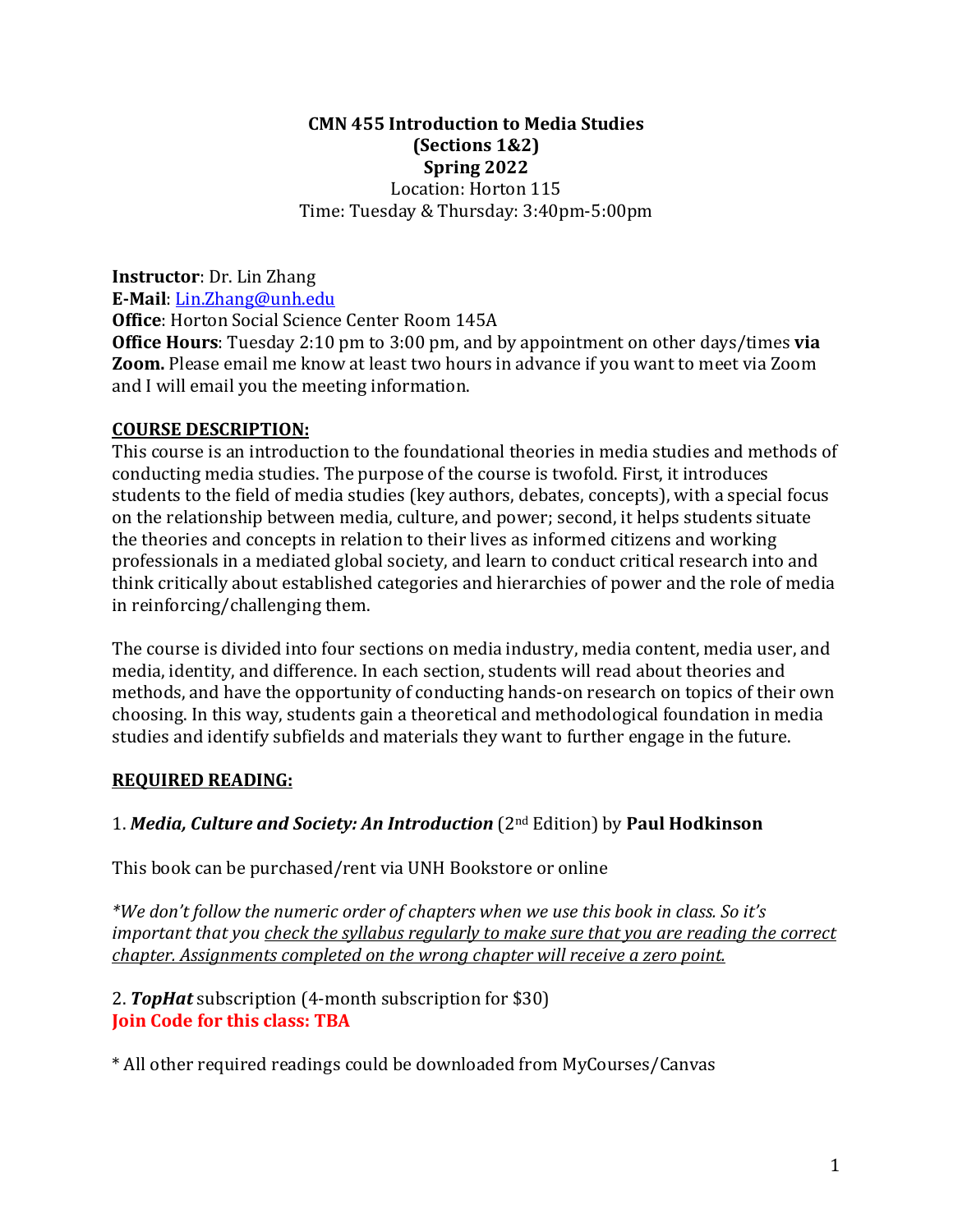### **ASSIGNMENTS AND ASSESMENT:**

#### **Grades Breakdown:**

There are 200 total points (or  $100\%$ ) possible in this course.

| Canvas Grade |  |
|--------------|--|
|              |  |
|              |  |
|              |  |

**TopHat Grade** 

Section Exams + In-class TopHat questions and discussions --- 38%

*Since your TopHat grade won't be synced to your Canvas gradebook until the end of the* semester, here's a formula of how you could calculate your final grade:

*Your TopHat "Avg Score"*  $*$  38%= your TopHat Grade on Canvas. e.g. if your "Avg Score" on TopHat is 79%, your TopHat Grade on Canvas will be 30.02%, or *60.04 points (out of 200 points). You could do the calculation yourself and plug the number (in this case, 60.04) into Canvas to estimate your final grade during the semester before your final grade is synced between TopHat and Canvas.* 

#### **1. Class Participation (10%)**

Class participation is crucial to active and engaged learning. You can earn up to 20 points by actively participating in classroom discussion and activities. You must complete required readings in advance to class meetings and be prepared to participate in discussions. The discussion can take the form of asking questions, offering examples, and comments.

If you miss more **than three class sections**, you automatically **forfeit half of your participation grade (5%)**, and if you **miss more than five sections**, **you lose all of your participation grade (10%).** I will be using TopHat to take attendance at the beginning of each lecture. 

#### **2. Self-Designed Class Exam Questions (28%)**

The class will be divided into two groups (A & B). Each group will be asked to create **two exam questions (4 points each)** every week based on the reading for one class section. **You have to tell me where your question comes from in the textbook by marking the page number(s)**. Developing high quality questions is a challenging task that requires thorough reading and serious engagement with the text. It is not something you will be able to do successfully after only skimming the text. Look for key ideas and avoid basing questions on trivia or minutiae - write the kinds of fair questions you would like to see on an exam. You can find some examples of appropriate questions in your textbook, *Media*,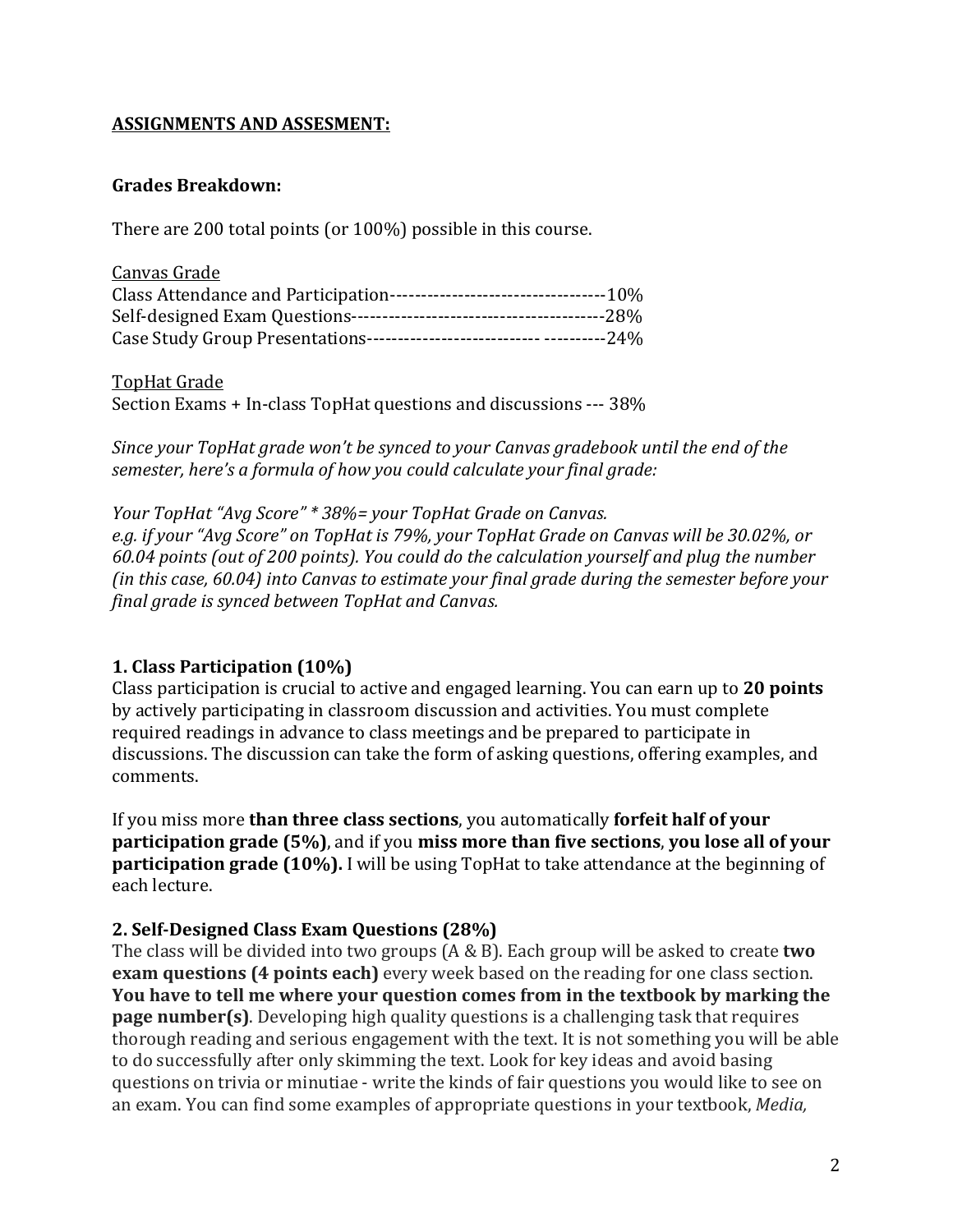*Culture and Society*, but make sure your questions are original (i.e. not a re-written version of those in the textbook). You will receive 1 extra credit point on the exam for each of your questions that makes it onto the exam.

Test questions should be in the format of one of the following three

### **1).** true or false, 2). multiple choice, **3). matching.**

Your questions may address only the reading for the upcoming class OR how that reading relates to previous readings. To receive credit, questions must be posted on myCourses by 11:59pm the night before class.

|                                                                                                                               |             | <b>Sample Test Question</b>                                       |  |  |  |  |  |
|-------------------------------------------------------------------------------------------------------------------------------|-------------|-------------------------------------------------------------------|--|--|--|--|--|
| Sample True or False Question<br>p. 120                                                                                       |             |                                                                   |  |  |  |  |  |
| True or False: According to Chapter 7, "The Construction of News", news can never constitute an unbiased mirror on the world. |             |                                                                   |  |  |  |  |  |
|                                                                                                                               | A           | True                                                              |  |  |  |  |  |
|                                                                                                                               | В           | False                                                             |  |  |  |  |  |
| Answer: True<br>Sample Multiple Choices Question                                                                              |             |                                                                   |  |  |  |  |  |
| p. 18<br>What did McLuhan believe was the end of oral, informal, face-to-face communication                                   |             |                                                                   |  |  |  |  |  |
|                                                                                                                               | A           | mass production of books and newspapers                           |  |  |  |  |  |
|                                                                                                                               | В           | the beginning of smartphones                                      |  |  |  |  |  |
|                                                                                                                               | $\mathbf c$ | the peak of social media                                          |  |  |  |  |  |
|                                                                                                                               | D           | he still believes we live in an era of face-to-face communication |  |  |  |  |  |
|                                                                                                                               |             |                                                                   |  |  |  |  |  |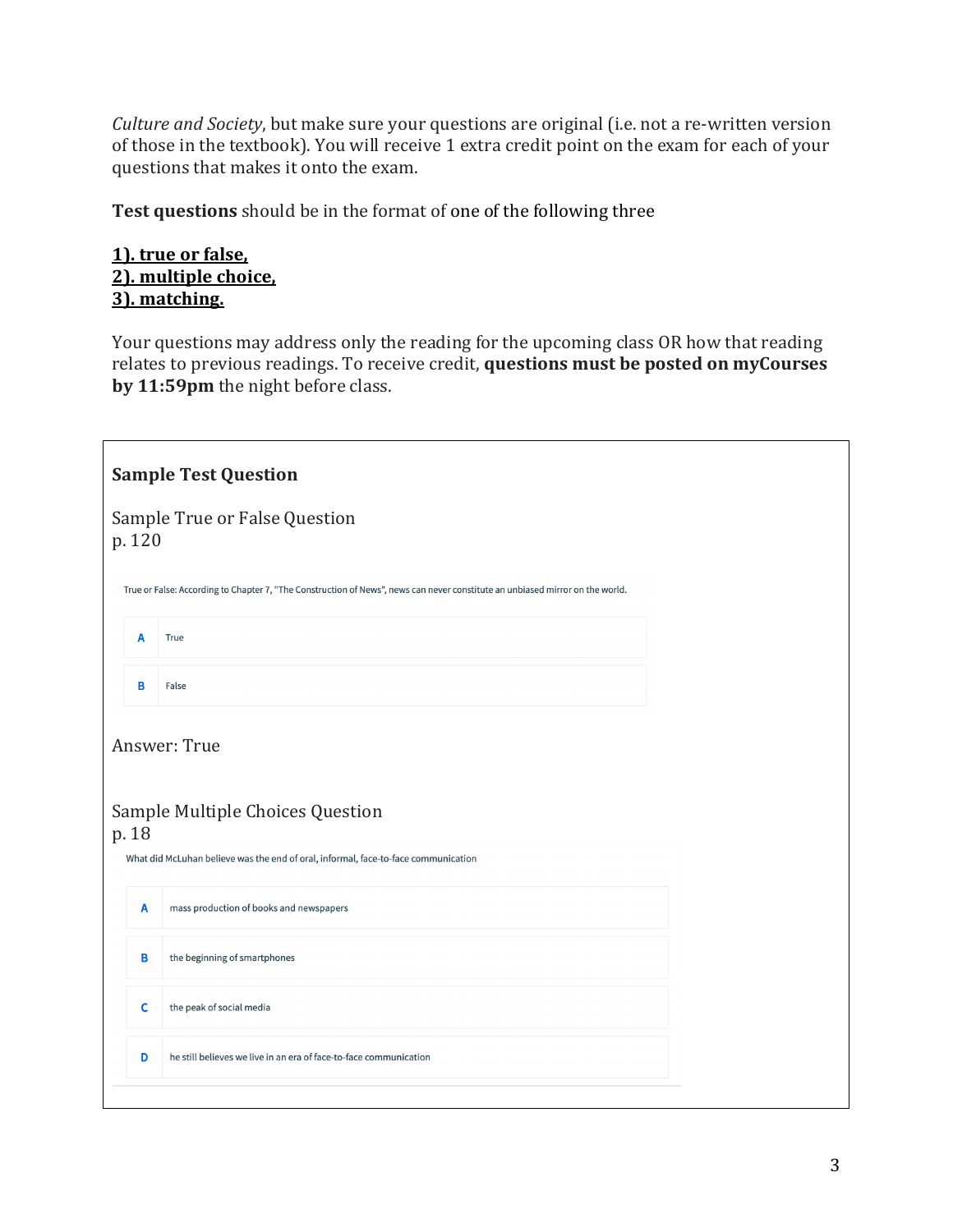| Answer: A                                    |                                             |               |   |                                                                                                                                  |  |  |
|----------------------------------------------|---------------------------------------------|---------------|---|----------------------------------------------------------------------------------------------------------------------------------|--|--|
| <b>Sample Matching Question</b><br>$p.6 - 7$ |                                             |               |   |                                                                                                                                  |  |  |
| Match the models to the descriptions         |                                             |               |   |                                                                                                                                  |  |  |
| Premise                                      |                                             | Response      |   |                                                                                                                                  |  |  |
| 1                                            | The Transmission Model (Shannon and Weaver) | $\rightarrow$ | A | Focusing on the effective or ineffective delivery of<br>pre-existing message                                                     |  |  |
| $\overline{\mathbf{2}}$                      | The Five-W Model (Lasswell)                 | $\rightarrow$ | в | Goes further towards the development of a<br>detailed understanding of media process but still<br>consider the recipient passive |  |  |
|                                              |                                             |               | c | explicitly emphasizes the role of broader culture<br>and society                                                                 |  |  |
| Answer: 1-A<br>$2 - B$                       |                                             |               |   |                                                                                                                                  |  |  |

Questions will be graded on a four-point scale. You will automatically get 1 point each for handing in two questions. Late questions will receive 0 point. To earn additional points, see the following rubric:

**2pt** – Meets minimum standards for questions, but not usable for exams. May be ambiguous, too broad to be meaningful or not tailored specifically to the reading. Submitted on-time. Page no. marked.

**3pt** - Fully meets the standard for usable questions. Clearly written and addresses important issues specific to the reading. May be too broad to be effective or may need additional work to improve clarity. Submitted on-time. Page no. marked.

**4pt** - Meets the standard for outstanding questions. Demonstrates a deep engagement with the reading. Clearly addresses key topics, raises interesting, specific, and nuanced questions. Submitted on-time. Page no. marked.

### **3. Case Study Group Presentation (24%)**

You will form **10 case study groups** (3-5 members per group) at the beginning of the semester. Each Group will be assigned to work on Two out of the four 15 minutes case **study presentations** throughout the semester. Each presentation will carry 24 points **(12%)**. 

These case study presentations are designed to test your understanding of the theories, concepts, and research methodologies taught in this class, and more importantly your ability to apply these to unpack and reflect on real world media artifacts, content,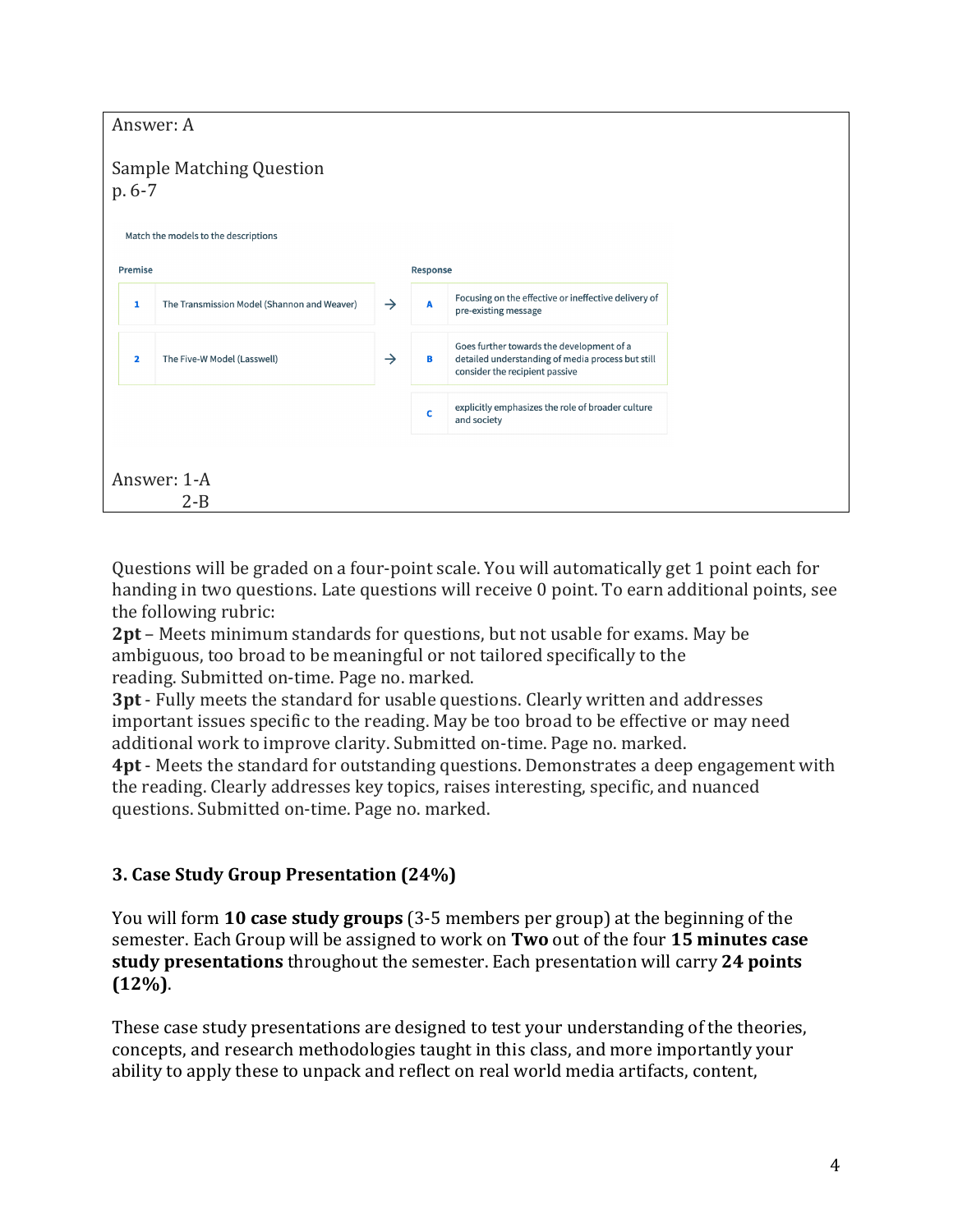industries, and events etc., to carry out independent empirical research, and to present your findings effectively.

This course is divided into four major sections on media industry, media content, media user, and media, identity & difference. So you will receive one case study prompt for each section. Guidelines for case study presentations will be given two weeks before the date of presentation. They will be open-ended prompts with plenty of room for improvisation. We will set aside one class session for the team members to meet to prepare for the presentations independently outside of the classroom (you could also use the classroom). I am usually available (via email or zoom) if you have any questions about the presentation.

In addition to the oral presentation, **you will also be responsible for composing as a** group and post on MyCourses a summary of your case study (roughly 1000 words). The summary post will be due at 11:59pm the night prior to your presentations. It is important that each member of the group takes equal responsibility during both the preparation and writing/oral presentation process.

### **4. Section Exams and in-Class Questions via TopHat (38%)**

You will complete four section exams, one exam at the end of each section throughout the semester. The exams are designed to test your familiarity and understanding of class **content, including the videos/movies screened and examples given in class.** At the end of each section, you will have 30 mins in class to complete the exam. They will take the format of 1) true or false, 2) multiple choice, 3) matching questions. A large portion of the questions will be selected from the pool of self-designed questions that you submitted. Again, you will be awarded 1 extra credit point for each question selected **to be included in the section exams.** That is, some of the exam questions will be previewed and discussed during class.

#### **Video Instruction on how to take a test using Top Hat:**

https://www.youtube.com/watch?v=qCRnhQiHsG4

### **COURSE REGULATIONS:**

#### **Late Assignments:**

Late papers will receive a reduced half a letter grade (e.g.  $B+$  becomes  $B-$ ) or 5% of the total grade for each day beyond the deadline. Papers late by a week or more will receive a failing grade. Please discuss any extenuating circumstances with the instructor before the due date. In the case of an emergency, it is the student's responsibility to provide official documentation and to schedule an alternative deadline as soon as possible.

### **Attendance & Classroom Etiquette:**

Attendance if required unless you have a documented excuse. Note that if you miss a quiz, there are no make-ups. Please be aware that since Student Health does not provide notes, classes missed as a result of a student health appointment will be considered unexcused.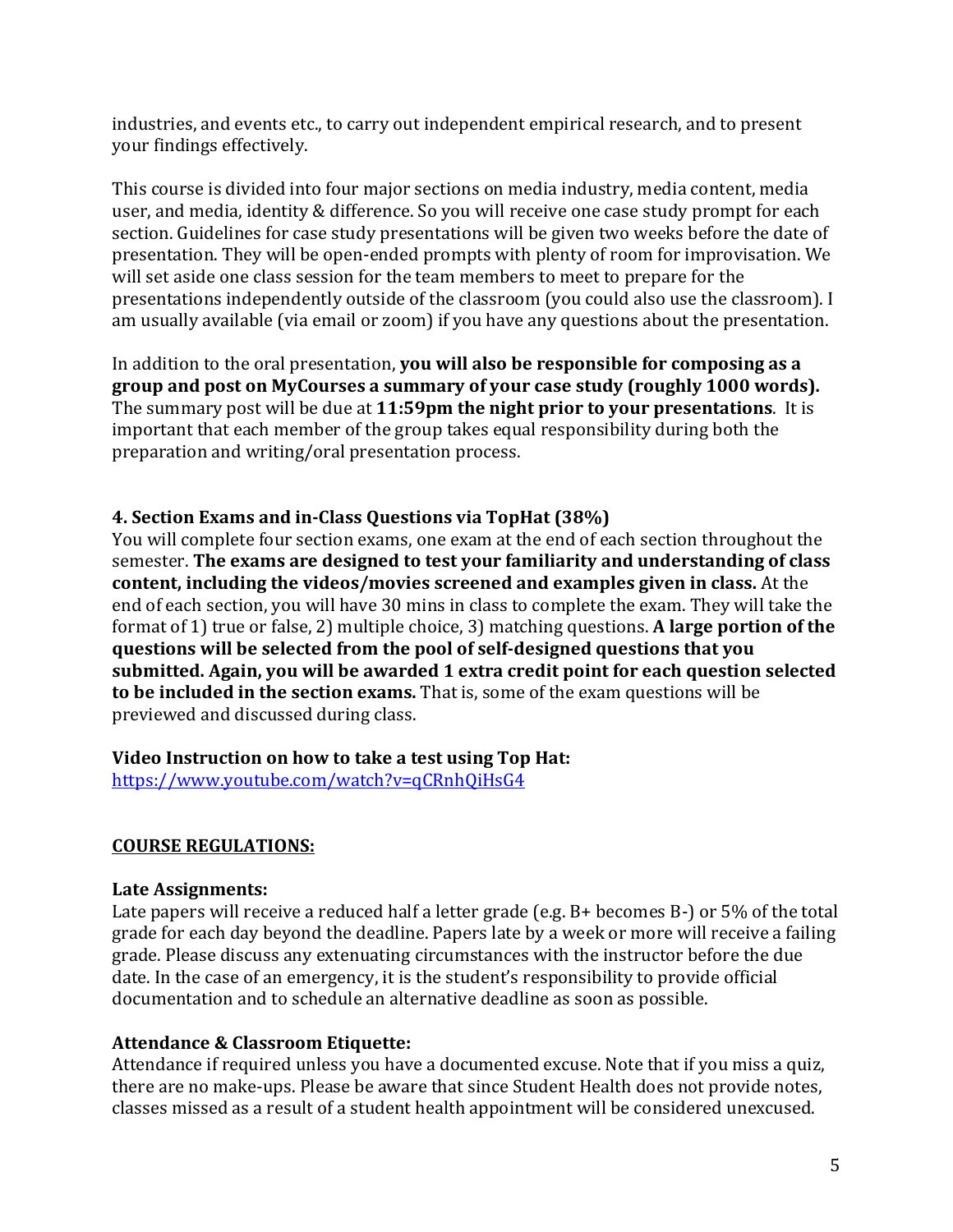Promptness is expected for all class sessions. You must stay until class is dismissed unless you have a special circumstance and see me. But if you are experiencing special circumstances that are affecting your attendance or participation in a more systematic way, you must see me to discuss this (proactively is better).

If you will need accommodation for a religious or cultural holiday/observance, that student is encouraged to make that request as early in the semester as possible.

### **Mobile Phone & Laptop Policy:**

Use of laptops for purposes unrelated to class activities is strictly forbidden. Phones should be silenced and placed out of view during class. No exceptions unless you have a true emergency, and you notify me before we start class. (I do not need to know the substance of the emergency, just that you are experiencing an unusual circumstance.)

### **E-Mail Communication:**

I welcome your e-mail correspondence, but you likely will only receive a prompt response from me during regular business hours: Monday through Friday 9 a.m. to 5 p.m. Before emailing me, always check to see if your question is answered on this syllabus. Please **check MyCourses for the most recent version of the syllabus.** You can expect that I will respond to your emails promptly (within 24-48 hours, more likely to be 48 on weekends).

If you have a longer question that would be best addressed in a conversation, please visit my office hours (email me in advance to let me know that you will be coming) or make an appointment to talk. I'm always happy to meet with students, and more involved questions are often best addressed face to face; email is useful only for quick, uncomplicated matters. If you have questions about course concepts, or if you wish to discuss a personal matter, consider office hours first: face-to-face communication is much better for nuance or complexity. I will not discuss grades or test scores via e-mail due to their sensitive nature.

Please make friends with your fellow students--they're often your best first point of contact if you miss a class. I can't summarize classes either in person or via email so please be sure to have a few friends you can borrow notes from if you happen to miss a class. It's also recommended that you form study groups to discuss readings and paper topics; students often learn a great deal from each other. You should also check MyCourses regularly; I will occasionally post reminders or clarifications there.

#### **Disability Services:**

According to the Americans with Disabilities Act (as amended, 2008), each student with a disability has the right to request services from UNH to accommodate his/her/their disability. If you are a student with a documented disability or believe you may have a disability that requires accommodations, please contact Student Accessibility Services (SAS) at 201 Smith Hall. Accommodation letters are created by SAS with the student. Please follow-up with your instructor as soon as possible to ensure timely implementation of the identified accommodations in the letter. Faculty have an obligation to respond once they receive official notice of accommodations from SAS but are under no obligation to provide retroactive accommodations. We advise you not to provide accommodations to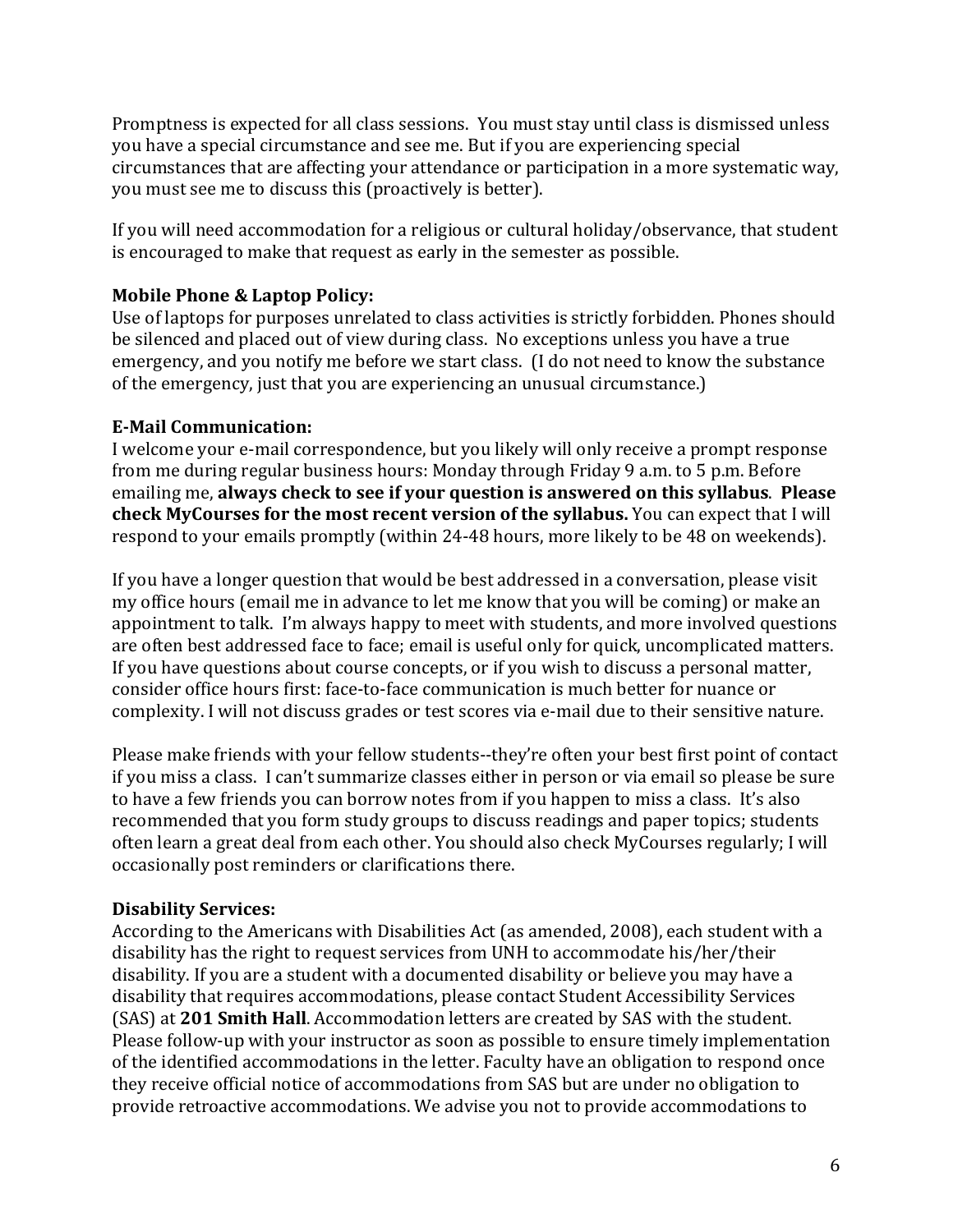students who are not registered with SAS. For more information refer to https://www.unh.edu/studentaccessibility or contact SAS at 603.862.2607, 711 (Relay NH) or sas.office@unh.edu.

## **Emotional or Mental Health Distress:**

Your academic success and overall mental health are very important. If, during the semester, you find you are experiencing emotional or mental health issues, please contact the University's (PACS) (3<sup>rd</sup> floor, Smith Hall; 603-862-2090/TTY: 7-1-1) which provides counseling appointments and other mental health services. If urgent, students may call PACS M-F, 8 a.m.-5 p.m., and schedule an Urgent Same-Day Appointment.

# **Academic Integrity:**

Plagiarism is a serious offense. Using someone else's ideas or words without proper citation or submitting work that has been submitted in another course will result in a failing grade on the assignment and may result in a failing grade in the course and/or being reported to the college dean.

Please familiarize yourself with UNH's policies: https://www.unh.edu/studentlife/handbook/academic/academic-honesty

Complete a plagiarism tutorial: http://cola.unh.edu/plagiarism-tutorial-0

A useful site about citation and avoiding plagiarism:

http://www.lib.berkeley.edu/TeachingLib/Guides/Citations.html

# **ADDITIONAL REGULATIONS DURING COVID:**

In alignment with our #unhtogether commitment to the ongoing health and safety of our community during the COVID-19 pandemic, there are several changes in classroom expectations.

All students are required to wear masks in class and in any other indoor spaces where people will be close to one another for more than a few minutes, unless a medical exception is made through an accommodation process. It is your responsibility to obtain a mask before coming to class. For information on proper use of masks, acceptable mask types, and other PPE and social distancing guidelines visit (https://www.unh.edu/coronavirus). Students wishing to request a medical accommodation should contact the Student Accessibility Services (https://www.unh.edu/studentaccessibility/). Failure to comply with PPE or any other UNH COVID protocols is a violation of the Student Rights, Rules, and Responsibilities. If you refuse to comply, you will be asked to leave class immediately and you may also be reported to the Office of the Dean of Students and your associate dean.

1. Your instructor may be wearing a face shield without a mask during instruction and only while maintaining at least a 6-foot distance from any student.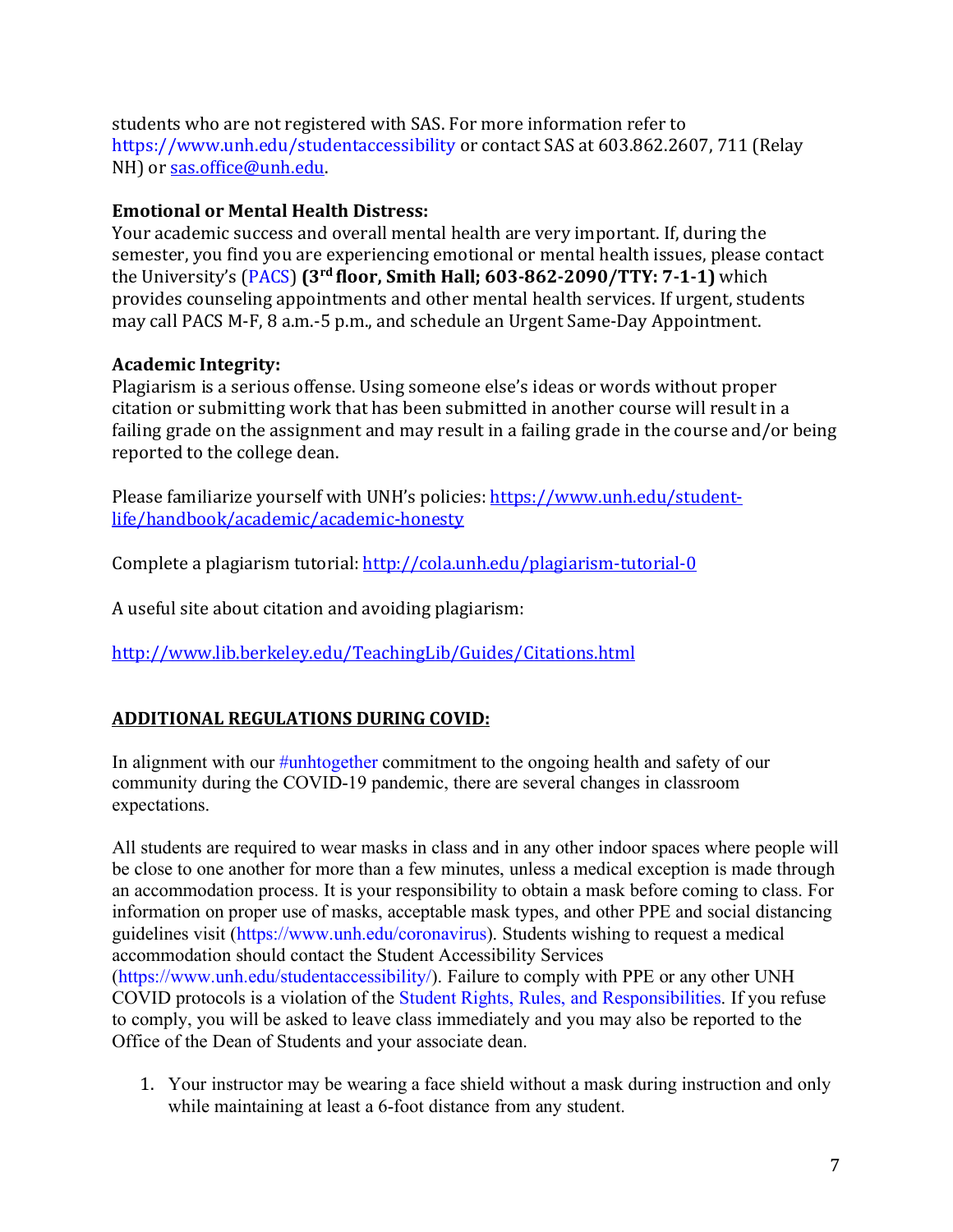- 2. Each classroom entrance is equipped with hand sanitizer and surface wipes. a. Use hand sanitizer as you deem appropriate. b. Wipe down your personal space prior to class and throw the used wipes away on the way out of class or take them with you.
- 3. Contact tracing is an important part of containing any COVID spread. The following practices will facilitate effective contact tracing implementation should the need arise. a. Students should sit in the same seat for each class period to minimize potential contacts. b. We ask students to know the names of each of the people sitting closest to them, their nearest neighbors.
- 4. UNH has developed "Wildcat Pass," a web and mobile app to help each of us keep track of the requirements for compliance with necessary testing, isolation, and quarantine rules that will help to keep our community healthy.

a. Log into your Wildcat Pass each day before coming to campus or leaving your residence hall.

b. Be prepared to show your mobile device or a computer printout of your daily Wildcat Pass if asked by a university representative.

#### *Changes to campus mode of operation and instructional modality.*

This class is beginning the semester operating in face-to-face operations with a mask requirement in place. If your health and safety require shifting to additional precautions such as social distancing, the modality and schedule of this course may change.

During a shift to online or hybrid class, students must learn how to access this course in all possible formats. a. Ensure that you have all necessary technology to participate in this course remotely. b. Consult with the instructor and/or with UNH IT for Students https://www.unh.edu/it/students with questions. Your classroom is equipped with technology that will provide remote access to class instruction. Because of the need to accommodate potential isolation and quarantine due to the COVID pandemic, lectures or other class meetings for this course may be recorded by the university using UNH media platforms. Such recordings may be available for educational use (including both for instruction and as a review tool) by students enrolled in the class, the course instructor(s), and other university officials who support course instruction. Your voice or image may be captured on the recordings, and by enrolling in this course you are consenting to such recording for these purposes. The University and Zoom have FERPA-compliant agreements in place to protect the security and privacy of UNH Zoom accounts. You may not share recordings outside of this course. Doing so may result in disciplinary action. Students are expected to adhere to the attendance policies specific to this course as outlined.

Do not attend class if you have any symptoms of illness or if your daily Wildcat Pass does not show that you are cleared to participate in classes and other campus activities. Inform the instructor in advance, if possible, that you will be absent from a scheduled in-person class. It is ultimately your responsibility to keep up with all course expectations. When appropriate, accommodations will be made. If this class either begins with, or is forced by conditions to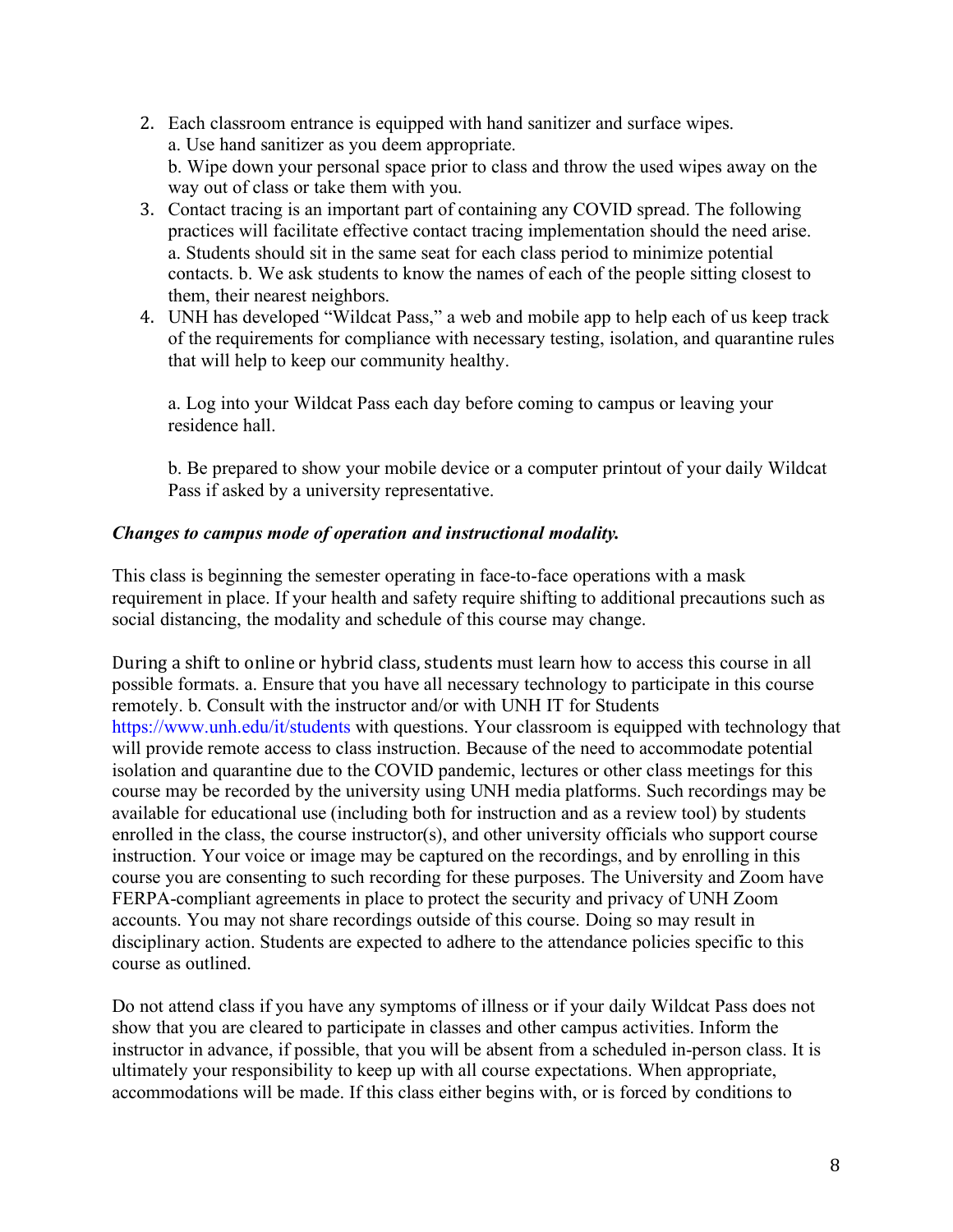adopt, a rotational attendance component, you must only attend in- person on your assigned day(s) and may not switch days with other students or make other modifications to faculty instructions for in-person attendance.

#### **COURSE SCHEDULE:**

*\* The following is a "working schedule." While it is expected that we will stick fairly closely to this syllabus, class materials are subject to change. It is your responsibility to keep on top of any schedule changes, whether you are in class or not.*

|                       | <b>Reading Assignment</b>                                                                                                          | <b>Assignment Due</b>                                        |  |  |  |  |  |
|-----------------------|------------------------------------------------------------------------------------------------------------------------------------|--------------------------------------------------------------|--|--|--|--|--|
| T1/25                 | <b>Class Introduction</b>                                                                                                          | Adopt class materials                                        |  |  |  |  |  |
| Th $2/1$              | MCS Chapter 1: Introduction                                                                                                        | Self-designed Questions 1 Due 1/31<br>at 11:59 pm (Group A)  |  |  |  |  |  |
| T2/3                  | MCS Chapter 2: Media Technologies                                                                                                  | Self-designed Questions 2 Due 2/2 at<br>11:59 pm (Group B)   |  |  |  |  |  |
| <b>Media Industry</b> |                                                                                                                                    |                                                              |  |  |  |  |  |
| Th $2/8$              | MCS Chapter 3: Media Industry                                                                                                      | Self-designed Questions 3<br>Due 2/7 at 11:59 pm (Group A)   |  |  |  |  |  |
| T2/10                 | MCS Chapter 8: Public Service or<br>Personal Entertainment? Controlling<br>Media Orientation<br><b>Announcing Case Study Topic</b> | Self-designed Questions 4 Due 2/9 at<br>11:59 pm (Group B)   |  |  |  |  |  |
| Th $2/15$             | MCS Chapter 9: Advertising: Emergence,<br><b>Expansion and Transformation</b>                                                      | Self-designed Questions 5 Due 2/14<br>at 11:59 pm (Group A)  |  |  |  |  |  |
| T2/17                 | <b>Case Study Team Meeting</b>                                                                                                     |                                                              |  |  |  |  |  |
| Th 2/22               | <b>Media Industry Case Study Report</b>                                                                                            | Case Study Blog Due 2/21 at 11:59<br>pm                      |  |  |  |  |  |
| T2/24                 | <b>Exam 1</b>                                                                                                                      |                                                              |  |  |  |  |  |
|                       | <b>Media Content</b>                                                                                                               |                                                              |  |  |  |  |  |
| Th $3/1$              | MCS Chapter 4: Media Content                                                                                                       | Self-designed Questions 6 Due 2/28<br>at 11:59 pm (Group B)  |  |  |  |  |  |
| T3/3                  | MCS Chapter 6: Media as Manipulation?<br>Marxism and Ideology<br><b>Announcing Case Study Topic</b>                                | Self-designed Questions 7 Due 3/2 at<br>11:59 pm (Group A)   |  |  |  |  |  |
| Th $3/8$              | MCS Chapter 7: The Construction of News                                                                                            | Self-designed Questions 8 Due 3/7 at<br>$11:59$ pm (Group B) |  |  |  |  |  |
| T3/10                 | <b>Case Study Team Meeting</b><br>Self-Study: Read Stokes chapter 5                                                                |                                                              |  |  |  |  |  |
| Th $3/22$             | <b>Media Content Case Study Report</b>                                                                                             | Case Study Two Blog Due 3/21 at<br>11:59 pm                  |  |  |  |  |  |
| T3/24                 | <b>Exam 2</b>                                                                                                                      |                                                              |  |  |  |  |  |